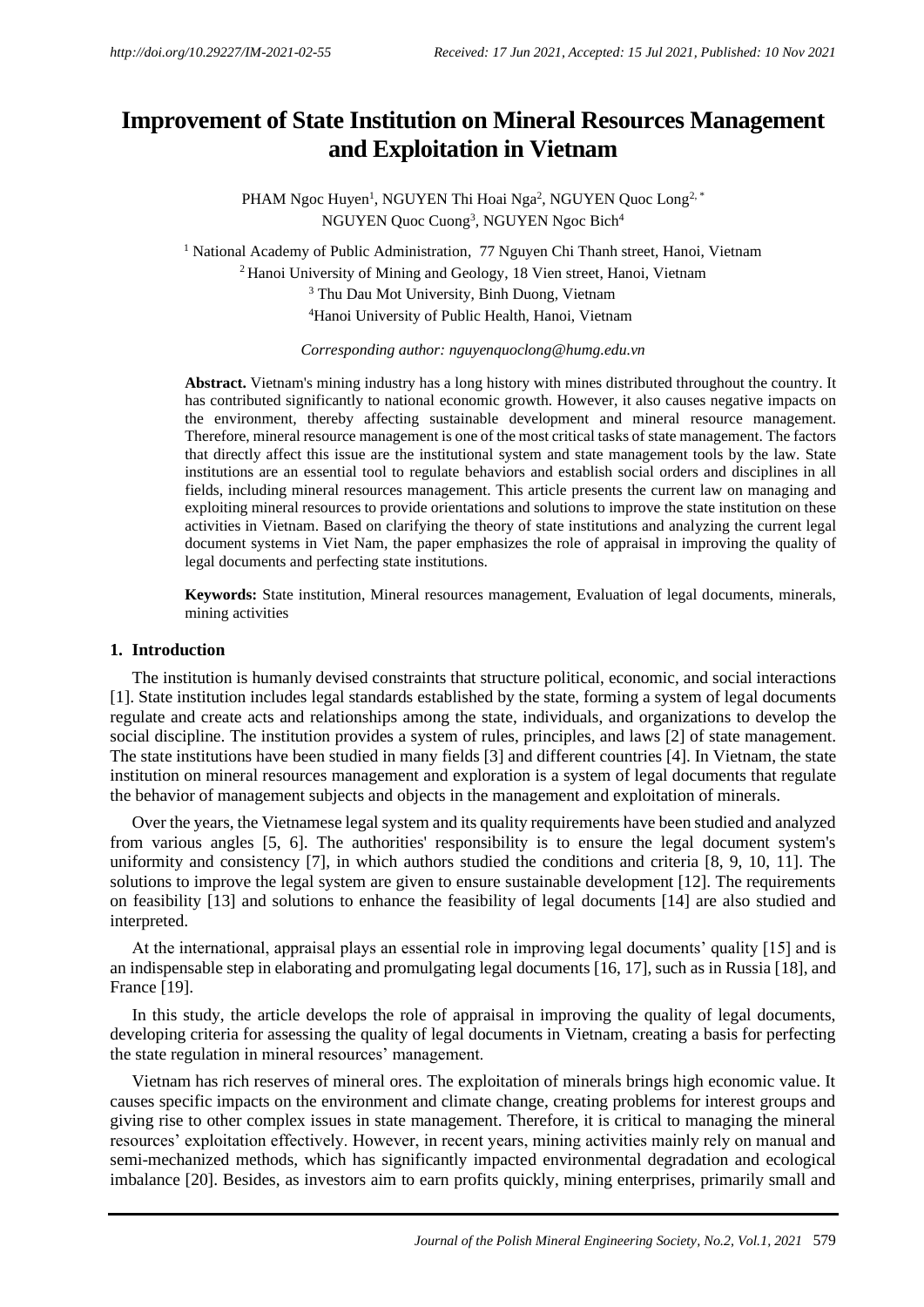medium sizes, only focus on exploiting export at the level of ores and concentrates. However, the Mineral Law has stipulated restrictions on the export of raw minerals, which leads to significant loss of resources, low economic value and efficiency, and waste of resources. Inadequate sanctions in policies and laws on mineral resources' management and exploitation lead to violations of mineral management [21]. The level of transparency in the Vietnamese mining industry in 2017 ranks 45 out of 89 countries, from current policies and regulations on the tax system, financial reporting regimes, management process, licensing, level of state participation, and benefit-sharing methods [22]. To overcome the above shortcomings, improving state institutions is a crucial task and a top priority. The system of policies and laws is a requisite for publicity and transparency on mineral resources' management and exploitation. The article builds a standard framework for assessing the quality of legal documents, the legal document system and using case studies and randomized controlled trials to improve the quality of the assessment of legal documents before promulgating.

## **2. Study areas**

In Vietnam, the Ministry of Natural Resources and Environment (MONRE) is assigned the primary responsibility for managing and exploiting mineral resources [23]. In addition, the Ministry of Industry and Trade (MOIT) [24], the Ministry of Construction (MOC), and the Ministry of Finance (MOF) [25] jointly manage. The article studies the legal documents promulgated by the National Assembly, the government, MONRE, MOIT, and other competent entities regulating mineral resources' management in Vietnam.

## **3. Methodology**

The study examined 518 legal documents in force out of 988 promulgated by the National Assembly, the government, and ministries to regulate mineral resources' management in Vietnam, focusing on evaluating documents issued from 2016 to 2020 with 130 legal documents. Sample documents were surveyed on the National Database of Legal Documents. Based on determining the characteristics of the samples, the authors designed a sampling mechanism with a layered sampling method, which is random sampling in a predetermined group. The appraisal document samples are classified by the issues and issuing agencies.

## **4. Criteria for assessing the legal documents' quality**

The legal documents' quality is the achievement level of the draft legal documents according to each quality evaluation criterion of the proposed draft documents before promulgation [26]. This study builds a system of criteria for evaluating the quality of legal documents to improve the quality of legal documents in promulgating, as in Table 1:

| No. | Criteria                                                                   | Criteria components                                                                                                                                                                                                                                                                                                          |  |  |
|-----|----------------------------------------------------------------------------|------------------------------------------------------------------------------------------------------------------------------------------------------------------------------------------------------------------------------------------------------------------------------------------------------------------------------|--|--|
| 1   | The necessity of<br>document                                               | Objectives of document<br>1)<br>To specify practical issues by documents or contents of assigned<br>2)<br>policies, laws to concretize<br>To list reasons for issues settled by documents<br>3)<br>To see reasons for issues are settled by documents<br>4)<br>To propose changes of issues when documents take effect<br>5) |  |  |
| 2   | Governing subjects<br>of document drafts                                   | Subject groups governed by documents<br>1)                                                                                                                                                                                                                                                                                   |  |  |
| 3   | Governing scope of<br>document drafts                                      | Scope governed by documents<br>1)                                                                                                                                                                                                                                                                                            |  |  |
| 4   | Appropriateness of<br>document draft<br>contents with<br>guidelines of the | To specify legal bases of documents<br>1)<br>To specify laws, legal documents decrees containing contents that<br>2)<br>documents are responsible for concretizing                                                                                                                                                           |  |  |

|  |  |  |  |  |  |  |  |  |  | Tab. 1. A standard framework for assessing the quality of draft legal documents. |
|--|--|--|--|--|--|--|--|--|--|----------------------------------------------------------------------------------|
|--|--|--|--|--|--|--|--|--|--|----------------------------------------------------------------------------------|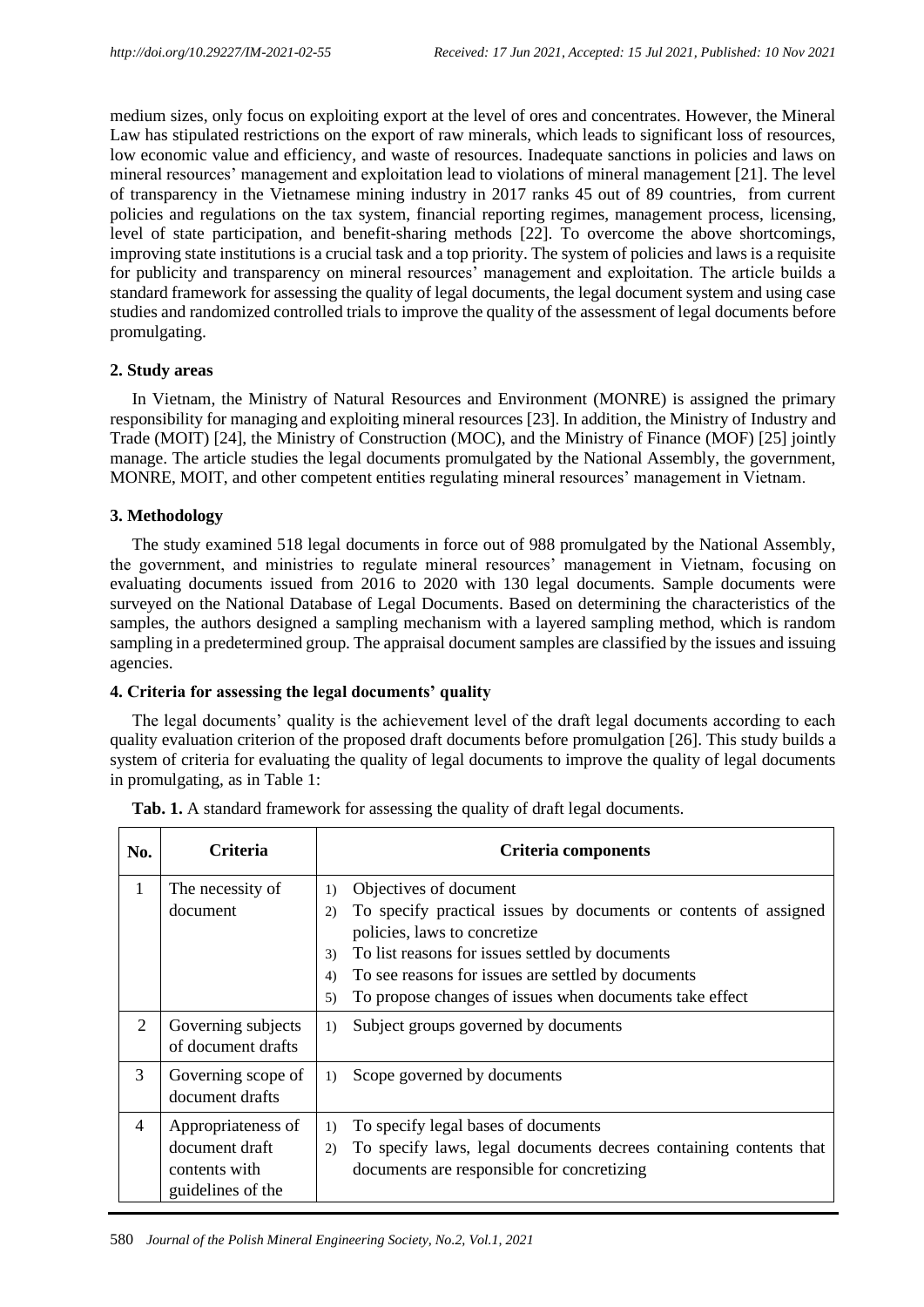| No.    | <b>Criteria</b>                                                                                                                     | <b>Criteria components</b>                                                                                                                                                                                                                                                                                                                                                                                                                                                                                                                                                                                                                                                                                                                                                                                                                                                                                                                                    |  |  |
|--------|-------------------------------------------------------------------------------------------------------------------------------------|---------------------------------------------------------------------------------------------------------------------------------------------------------------------------------------------------------------------------------------------------------------------------------------------------------------------------------------------------------------------------------------------------------------------------------------------------------------------------------------------------------------------------------------------------------------------------------------------------------------------------------------------------------------------------------------------------------------------------------------------------------------------------------------------------------------------------------------------------------------------------------------------------------------------------------------------------------------|--|--|
|        | Party and policies<br>of the state                                                                                                  | To specify contents of policies that legal documents are assigned to<br>3)<br>issue and implement policies<br>To specify documents assigned by the government to issue legal<br>4)<br>documents for implementing tasks assigned                                                                                                                                                                                                                                                                                                                                                                                                                                                                                                                                                                                                                                                                                                                               |  |  |
| 5      | A process on the<br>compilation of<br>document drafts                                                                               | To consider whether document drafts are compiled under the<br>1)<br>prescribed process<br>Appropriateness of profession of document compiling units to<br>2)<br>contents of document drafts                                                                                                                                                                                                                                                                                                                                                                                                                                                                                                                                                                                                                                                                                                                                                                   |  |  |
| 6      | Constitutionality<br>and legality of<br>document drafts                                                                             | To determine whether document contents violate any article of the<br>1)<br>Constitution<br>To determine whether document contents are within contents of<br>2)<br>authority to issue documents                                                                                                                                                                                                                                                                                                                                                                                                                                                                                                                                                                                                                                                                                                                                                                |  |  |
| $\tau$ | Consistency of<br>document drafts<br>with law system of<br>Vietnam                                                                  | System of documents with contents related to document drafts in<br>1)<br>order of legality and time<br>System of legal norms prescribing contents of legal normative<br>2)<br>document drafts.                                                                                                                                                                                                                                                                                                                                                                                                                                                                                                                                                                                                                                                                                                                                                                |  |  |
| 8      | Assessment of<br>compatibility with<br>related international<br>treaties participated<br>by the Socialist<br>Republic of<br>Vietnam | To specify international treaties related to contents of legal normative<br>1)<br>document drafts<br>To specify a relationship between international treaties and contents<br>2)<br>of legal normative document drafts.                                                                                                                                                                                                                                                                                                                                                                                                                                                                                                                                                                                                                                                                                                                                       |  |  |
| 9      | Feasibility of<br>document drafts                                                                                                   | Content and appearance structure of documents for proving of<br>1)<br>document logicalness<br>Structure of norms: assumptions, regulations, sanctions<br>2)<br>Logical diagram of documents<br>3)<br>Assessment products show sufficiency and appropriateness on<br>4)<br>necessary financial resource conditions for assurance of document<br>effect and effectiveness and other necessities for the actual<br>implementation of documents.<br>To consider reports on document draft impact assessment, specify<br>5)<br>achievements and limits of reports on impact assessment, issues not<br>specified or non-comprehensively specified by reports on impact<br>assessment.<br>+ Time and location of impact assessment<br>+ Sequence of impact assessment<br>+ Method for impact assessment<br>+ Impact assessment documents<br>+ Subjects assessing impacts<br>+ Cost of impact assessment<br>+ Contents and structure of reports on impact assessment. |  |  |
| 10     | Effective period of<br>documents                                                                                                    | To determine whether the time that documents take effect changes or<br>1)<br>affect current activities.                                                                                                                                                                                                                                                                                                                                                                                                                                                                                                                                                                                                                                                                                                                                                                                                                                                       |  |  |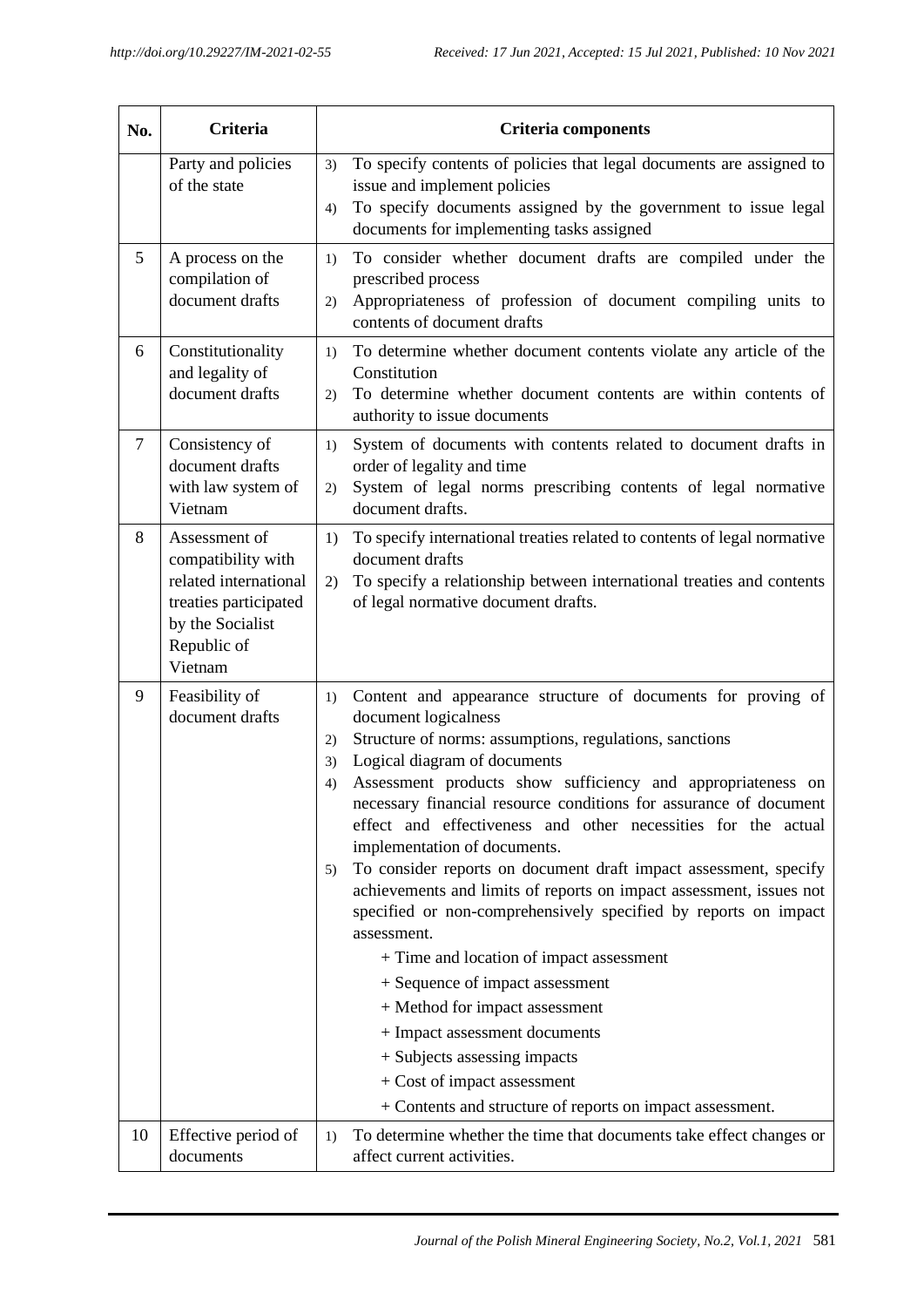| No. | Criteria                                                                        | <b>Criteria components</b>                                                                                                                                                                                                                                                                                                                                                                                                                                                                                                                                                                                |  |  |  |  |
|-----|---------------------------------------------------------------------------------|-----------------------------------------------------------------------------------------------------------------------------------------------------------------------------------------------------------------------------------------------------------------------------------------------------------------------------------------------------------------------------------------------------------------------------------------------------------------------------------------------------------------------------------------------------------------------------------------------------------|--|--|--|--|
|     |                                                                                 | Subject groups affected by impacts of legal norms when documents<br>2)<br>officially take effect                                                                                                                                                                                                                                                                                                                                                                                                                                                                                                          |  |  |  |  |
| 11  | Assessment of<br>administrative<br>procedures in<br>document drafts (if<br>any) | To determine whether appraisal products show feasibility and<br>1)<br>effectiveness of managerial procedures in document drafts (if any)                                                                                                                                                                                                                                                                                                                                                                                                                                                                  |  |  |  |  |
| 12  | Integration of<br>gender equality into<br>legal documents                       | Beneficial subject group when records take effect<br>1)<br>To make document drafts practical, to determine which subjects are<br>2)<br>responsible for deploying and implementing documents<br>Gender fairness in contributing opinions to drafts<br>3)<br>Gender fairness in getting benefits of documents<br>4)                                                                                                                                                                                                                                                                                         |  |  |  |  |
| 13  | Collection of<br>opinions for<br>document drafts                                | List of subjects, subject groups giving opinions<br>1)<br>List of subjects, subject groups giving opinions and summary table of<br>2)<br>opinions of each topic and subject groups<br>Contribution opinions of related Ministries and departments<br>3)<br>To assess documents on contribution opinion summary<br>4)<br>and<br>documents on explanation and receipt of contribution opinions for<br>document drafts<br>To consider issues with many opposite opinions<br>5)<br>Assessment results show sufficiency, authentication of opinions, and<br>→<br>sufficiency of subject groups giving opinions |  |  |  |  |
| 14  | Assessment of<br>document<br>appearance                                         | The appearance of documents complies with current legal provisions<br>1)                                                                                                                                                                                                                                                                                                                                                                                                                                                                                                                                  |  |  |  |  |
| 15  | Assessment of<br>Vietnamese<br>language standard<br>in document drafts          | Spelling mistakes<br>1)<br>Word mistakes<br>2)<br>Sentence mistakes<br>3)<br><b>Punctuation mistakes</b><br>4)                                                                                                                                                                                                                                                                                                                                                                                                                                                                                            |  |  |  |  |

## **5. Quality of the legal documents' institutional system on mineral resources' management in Vietnam**

## **5.1 Advantages**

According to the Law on Minerals provisions in 2010, the system of agencies responsible for state management of minerals includes the government, MONRE, MOIT, MOC, MOF, People's Committees at all levels [24]. The government performs the unified state management of minerals. MONRE is responsible to the government for achieving the state management of minerals nationwide, promulgating and organizing the implementation of legal documents on minerals, technical regulations, norms, and prices in geological exploration of minerals, and other tasks. MOIT and MOC are responsible for elaborating and submitting the planning on minerals assigned by the government, coordinating with MONRE in state management of minerals. People's Committees at all levels shall perform the tasks within their given competence.

In the past, elaborating and promulgating legal documents were carried out under the Law on Promulgation of Legal Documents in 2015 and Decree 34/2016/ND-CP. Depending on the form of legal documents and the competence to promulgate corresponding legal documents, each type of legal document has the order and promulgating procedures that are different and implemented following current law provisions. In recent years, building and perfecting institutions and laws on mineral resources' management and exploitation have been a workload with more complex contents and policies. However, the promulgated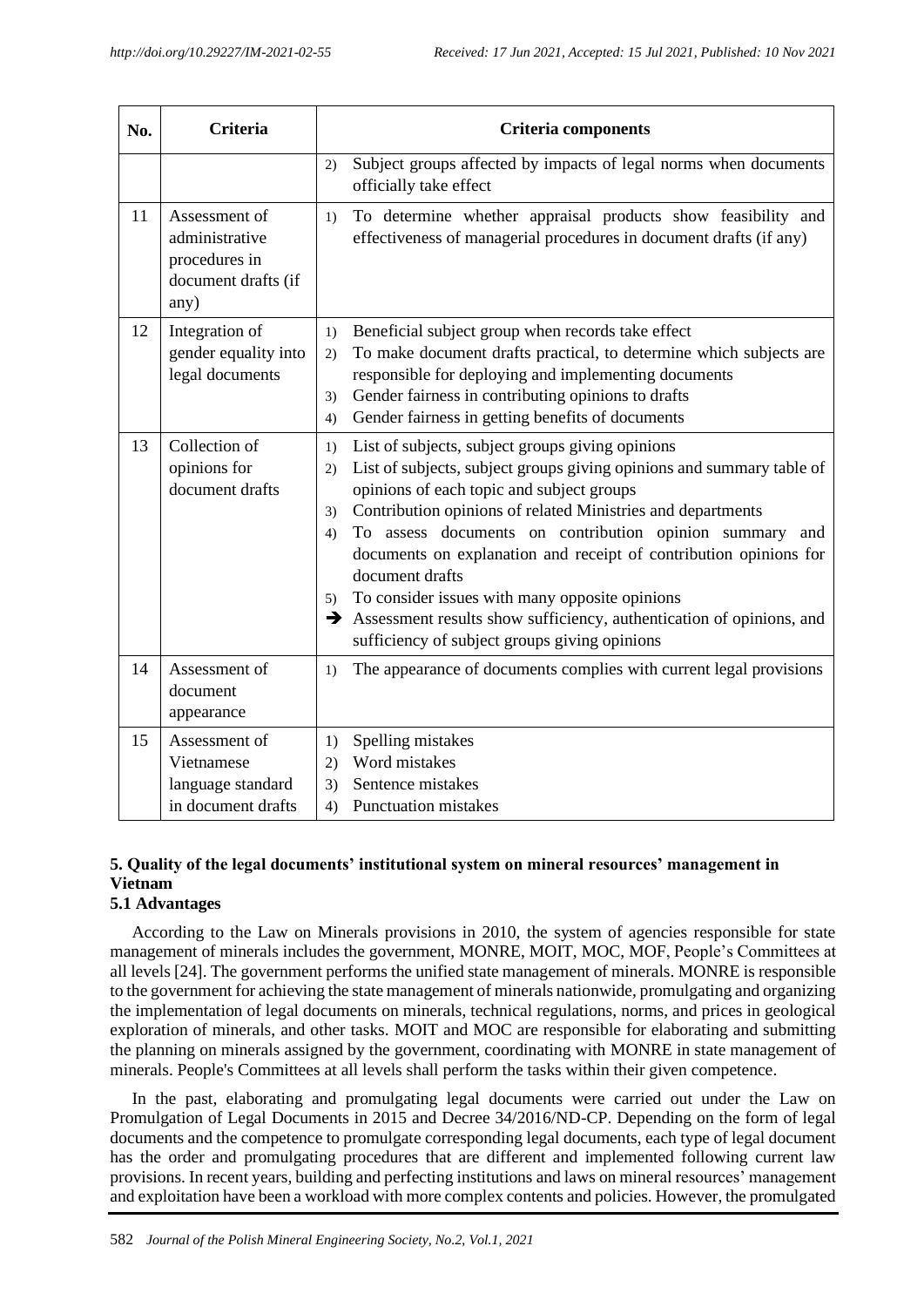legal documents confirm their necessity, clarifying the subject matter of regulation and the draft document's scope, ensuring compliance with the development and issuance of documents (Criteria 1, 2, 3, 5).

In 518 legal documents regulating the management and exploitation of minerals, MONRE issued 258 as in Table 2 [25]:

| N <sub>0</sub> | <b>Type of legal document</b> | <b>Number of legal</b><br>documents for $2016 -$<br>2020 | <b>Number of legal</b><br>documents in 2020 |
|----------------|-------------------------------|----------------------------------------------------------|---------------------------------------------|
|                | Law                           | 02                                                       | 01                                          |
| $\overline{2}$ | Resolution                    | 01                                                       | 01                                          |
| 3              | Decree                        | 29                                                       | 07                                          |
| $\overline{4}$ | Decision                      | 11                                                       | 04                                          |
| 5              | Circular, Joint-Circular      | 215                                                      | 17                                          |
|                | <b>Total</b>                  | 258                                                      | 30                                          |

**Tab. 2.** Number of legal documents promulgated from 2016 to 2020.

Following the Law on Minerals in 2010, many legal documents and normative legal documents have been promulgated by the National Assembly, the Government and competent ministries to direct and administer mineral resources' management. MONRE has submitted the Law on Surveying and Mapping (2018) and the Law on Environmental Protection (2020) to the National Assembly. These two important laws contribute to perfecting the state institutional system on mineral resources' management and exploitation. Other documents detailing and guiding the management and exploitation of natural resources, including mineral resources, are also actively developed. The Law on Minerals has strengthened the decentralization of state management for the local authorities to grant licenses for mineral exploration, exploitation, and processing. The promulgated documents are consistent with the Party's guidelines and policies and the state's policies and laws on mineral resources' management (Criteria 4).

The provisions of the law on administrative procedures and business investment conditions in natural resources are also amended and perfected. Contradictory, overlapping, inconsistent, and unsuitable regulations are handled and resolved gradually. Notably, Decree No. 158/2016/ND-CP has been a critical legal basis in geology and minerals. It contributes to solving the shortcomings and inadequacies in mineral resources' management in a fundamental, comprehensive, and relatively radical way, removing difficulties and obstacles in implementing the Law on Minerals [27]. It also creates favorable conditions for enterprises when participating in mineral activities such as obtaining mining license documents, exploration permissions, etc., in a clear, transparent, and convenient way. Moreover, it clarifies the responsibilities of relevant subjects in appraising dossiers, organizations, and individuals applying for mineral activity licenses when participating in the editing, supplementing, and completing documents. The regulations on the auction of mineral exploration rights and mining rights are added to enhance the initiative and self-responsibility of organizations and individuals in mineral activities. The administrative procedures in the draft document are increasingly being improved to be convenient for people and enterprises (Criteria 11).

The results of the legal dictionary on minerals, chaired by MONRE, and coordinated with the ministries and branches, determined that there are 86 documents relevant to mineral activities [28]. The constitutionality, legitimacy, consistency of draft legal documents with the Vietnamese legal system, and compatibility with applicable international treaties are increasingly guaranteed (Criteria 6, 7, 8).

Recently, many policies and legal regulations on mineral activities have focused on developing and perfecting. The draft legal documents and projects on mineral resources' management are built, focusing on the active participation of experts, scientists, and managers, ensuring that documents must meet the criteria of uniformity, consistency, feasibility, publicity, and transparency when promulgated. The system of legal documents is regularly reviewed and published a list of legal documents that have expired or ceased to be effective in whole or in part (Criteria 10). In addition, the criteria for mainstreaming gender equality in the draft legal documents (if any), collecting comments on the draft documents, its format, and the standardization of Vietnamese language in the draft document (Criteria 12, 13, 14, 15) is also increasingly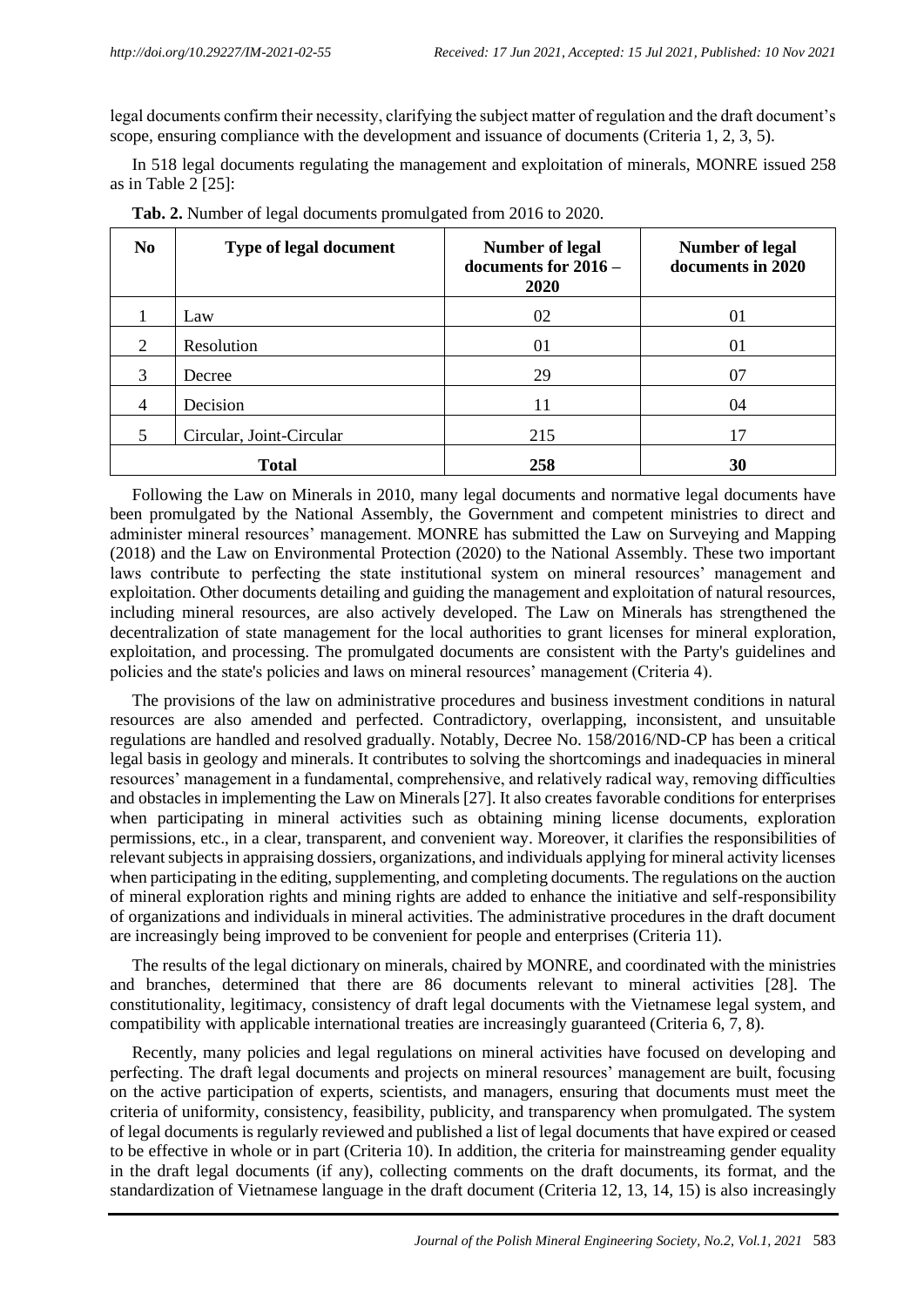improved. Formulating and perfecting policies and laws on mineral activities have achieved specific results, removing obstacles and barriers from practice, promoting the mineral resources, contributing to environmental protection in sustainable socio-economic development. The legal documents' system is increasingly improved in quantity and quality, creating a reasonably complete and strict legal framework.

### **5.2. Limitations**

The construction and improvement of legal institutions still pose some problems, especially assessing the feasibility of the draft document (Criteria 9). Issues of legal regulations, inadequacies in practice, lack of synchronization and connection remain. The harmonization of interests among the states, localities, businesses, and communities is also a challenge with the current system of legal regulations. Continue to improve legal documents' quality, feasibility, stability, and longevity to create stability and order in mineral resources' management.

Besides, some legal documents, technical regulations, and rules are issued postponed in promulgation, such as the Law on Minerals and other guidance Decrees. Some contents have also been stipulated in the Law on Minerals but have been slow to be promulgated, such as regulations on bidding for mineral exploration and exploitation, regulations on procedures for state capital allocation, tax on the transfer of exploration rights, rights mining excavation.

The current regulations of the legal system are not powerful. Mining rights and mining licenses become prominent issues regarding fee collection, as the sanctions are not sufficient. It also takes time to receive and appraise mineral mining licenses. The local authorities have not yet strictly implemented the current regulations on mineral exploitation. Some mines have been licensed by the locality but do not carry out mining. There are still illegal mining, over-exploitation, and mining beyond the licensed area.

The existing sanctions to deal with violations in mining activities are not sufficiently strong, slowly implemented, and do not match the reality conditions. For example, the price bracket for calculating natural resource tax for some minerals promulgated in Circular No. 44/2017/TT-BTC of the Ministry of Finance is inappropriate, causing problems in collecting mineral mining rights of previously exploited reserves.

The master plan of mineral exploration and mining areas is not synchronized, bringing difficulties for extractive companies, affecting the auction progress of mineral exploration and mining rights by the current Mineral Law.



Surveying, summarizing, and assessing data help to form the quality of legal normative document drafts as in Fig. 1.

**Fig. 1.** Assessment quality of normative legal documents (Via 130 surveyed samples).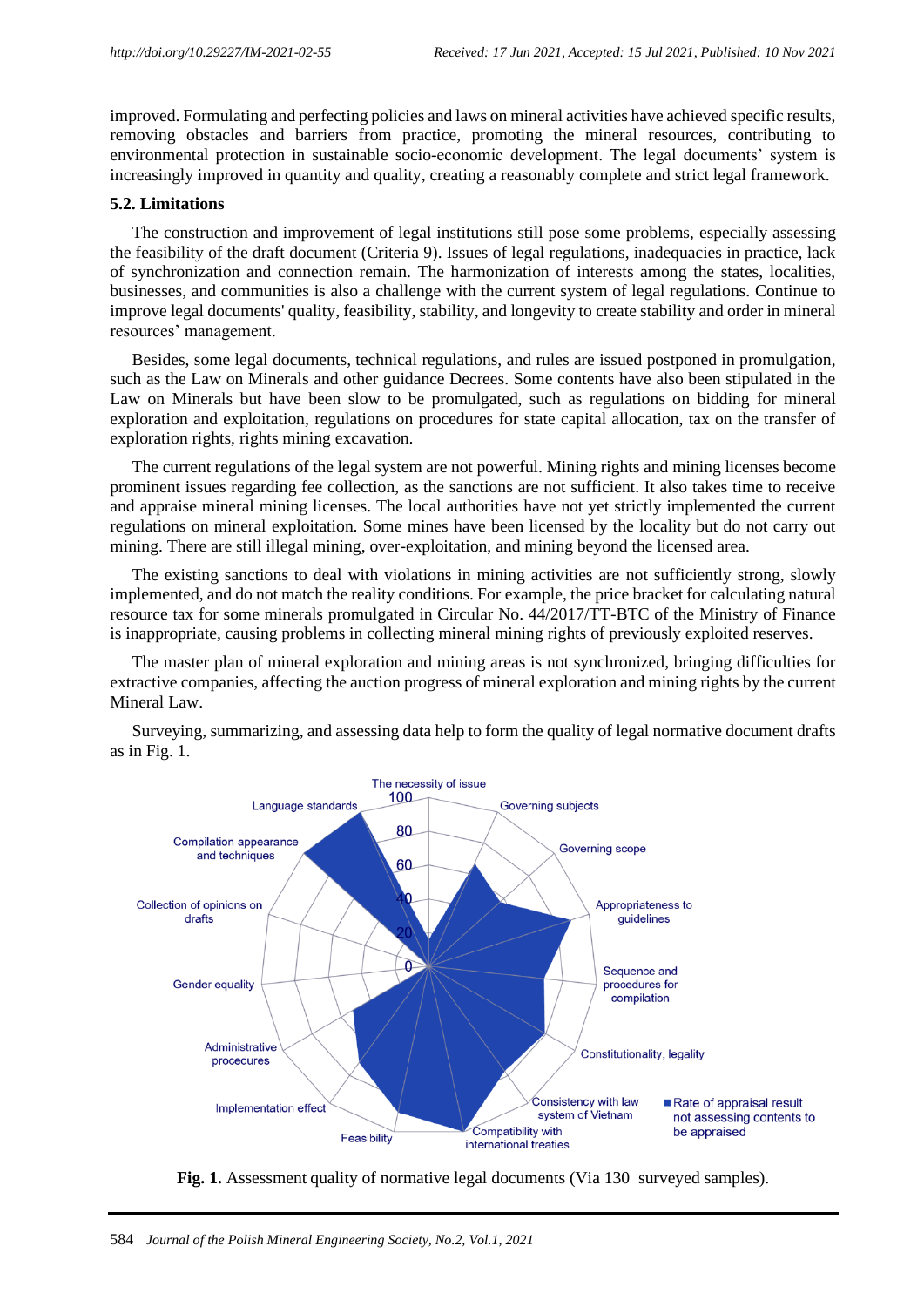The inadequacies of the current legal system on mineral resources' management and exploitation are for many reasons, affecting the effectiveness and efficiency of the legal system. One of the reasons is that the appraisal of documents has not yet been promoted.

### **6. Conclusions**

The system of legal documents and its quality is an essential factor in any state institution. The regulations on the form, authority to issue documents, orders, and procedures for the development and issuance of documents are increasingly complete in Viet Nam nowadays. The activities to evaluate documents before and after promulgation are gradually focused on implementation. In this process, the document appraisal is a pre-examination activity, which can detect unreasonable issues that need to be better. The appraisal activities with practical methods and tools will improve the quality of legal documents, perfecting state institutions in various fields, including management and mining of mineral resources.

An appraisal is a helpful tool to evaluate and improve the quality of legal documents when promulgating, avoiding overlapping regulations, significantly contribute to perfecting state institutions in various fields, especially the mineral sector in Vietnam today. Based on clarifying the theory of state institutions, the role of appraisal in improving the quality of legal documents and perfecting state institutions, analyzing the current situation of legal document systems.

The result of this research will contribute to perfecting and recommendations for improving the quality of Vietnam's state institutions on the management and exploitation of mineral resources in particular and the entire Vietnamese institutional system in general.

## **7. Acknowledgements**

We thank anonymous reviewers for their comments that were very valuable for revising the manuscript.

The paper was presented during the 6th VIET - POL International Conference on Scientific-Research Cooperation between Vietnam and Poland, 10-14.11.2021, HUMG, Hanoi, Vietnam.

### **References**

- 1. Douglass C. North, 1990. Institutions, institutional change and economic Performance. Washington University. Political Economy of Institutions and Decisions, ISBN 9780521397346
- 2. B. A. Garner, 2019. Black's Law Dictionary, USA. ISBN-13: 978-1539229759
- 3. Norman, Schofield, Gonzalo, Caballero, 2017. State, Institutions and Democracy, Springer. ISBN 978-3-319-44582-3
- 4. Nguyen Chu Duong, 2005. State institutions of countries in the world, Judicial Publishing House, Hanoi.
- 5. Nguyen Minh Tam, 2003. Building and perfecting the Vietnamese legal system Theoretical and practical issues, People's Public Security Publishing House.
- 6. Nguyen Minh Doan, 2005. Building and perfecting the Vietnamese legal system in the context of building a socialist rule of law state, National Political Publishing House.
- 7. Nguyen Nhu Phat, 2014. Building a unified, synchronous, transparent and effective legal system in the rule of law in Vietnam, Social Science Publishing House.
- 8. Phan Trung Ly, 2011. Ensuring the consistency of the Vietnamese legal system", Judicial Publishing House.
- 9. Phan Thanh Ha, 2010. Some basic criteria to ensure the consistency of the legal system, Journal of the State and Law No. 8/2010.
- 10. Nguyen Dinh Tho, 2011. What solutions to improve the unity of the legal system?, Journal of Legislative Research.